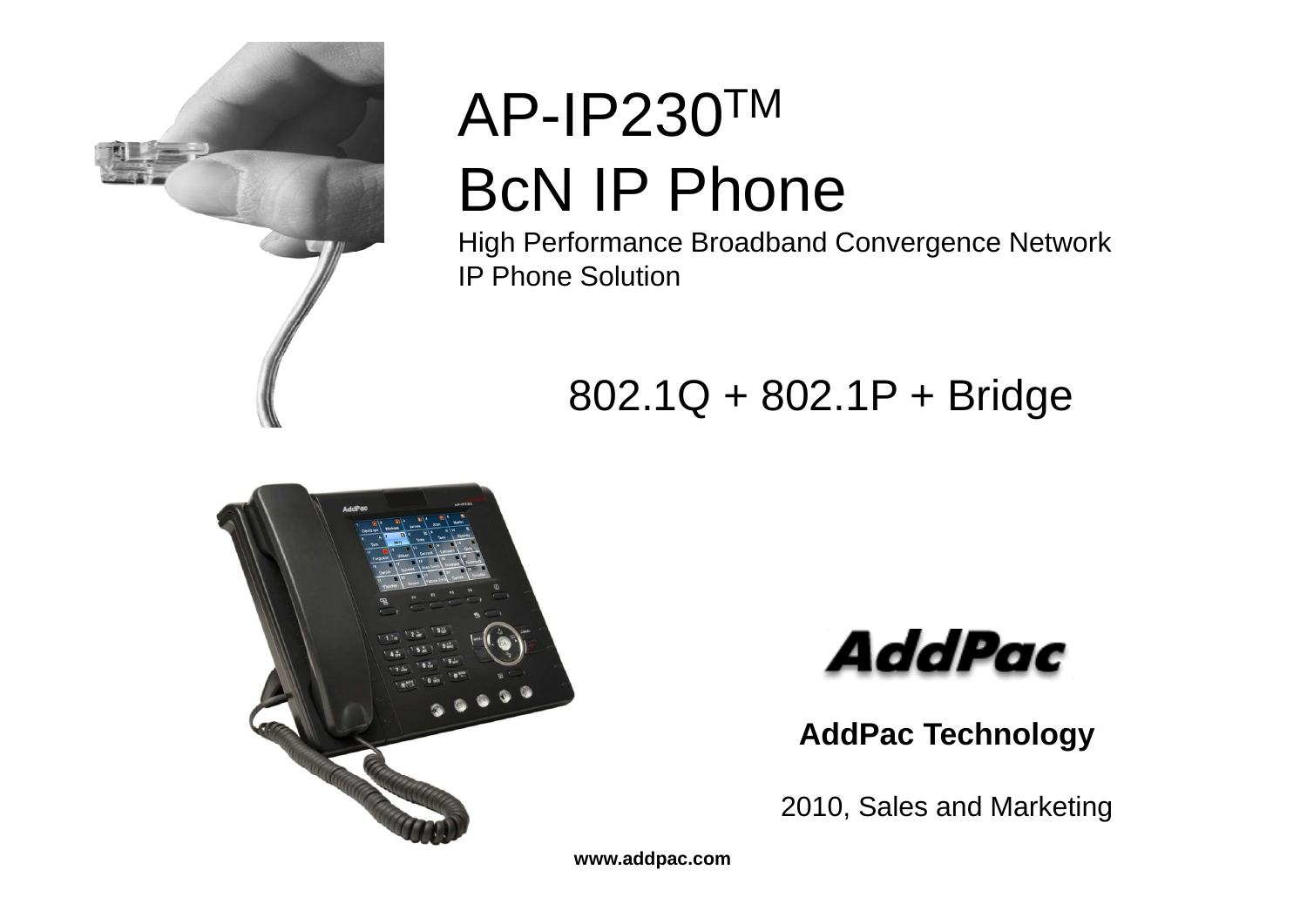

- 802.1Q VLAN Encapsulation
- 802.1P VLAN Priority
- VLAN Bridge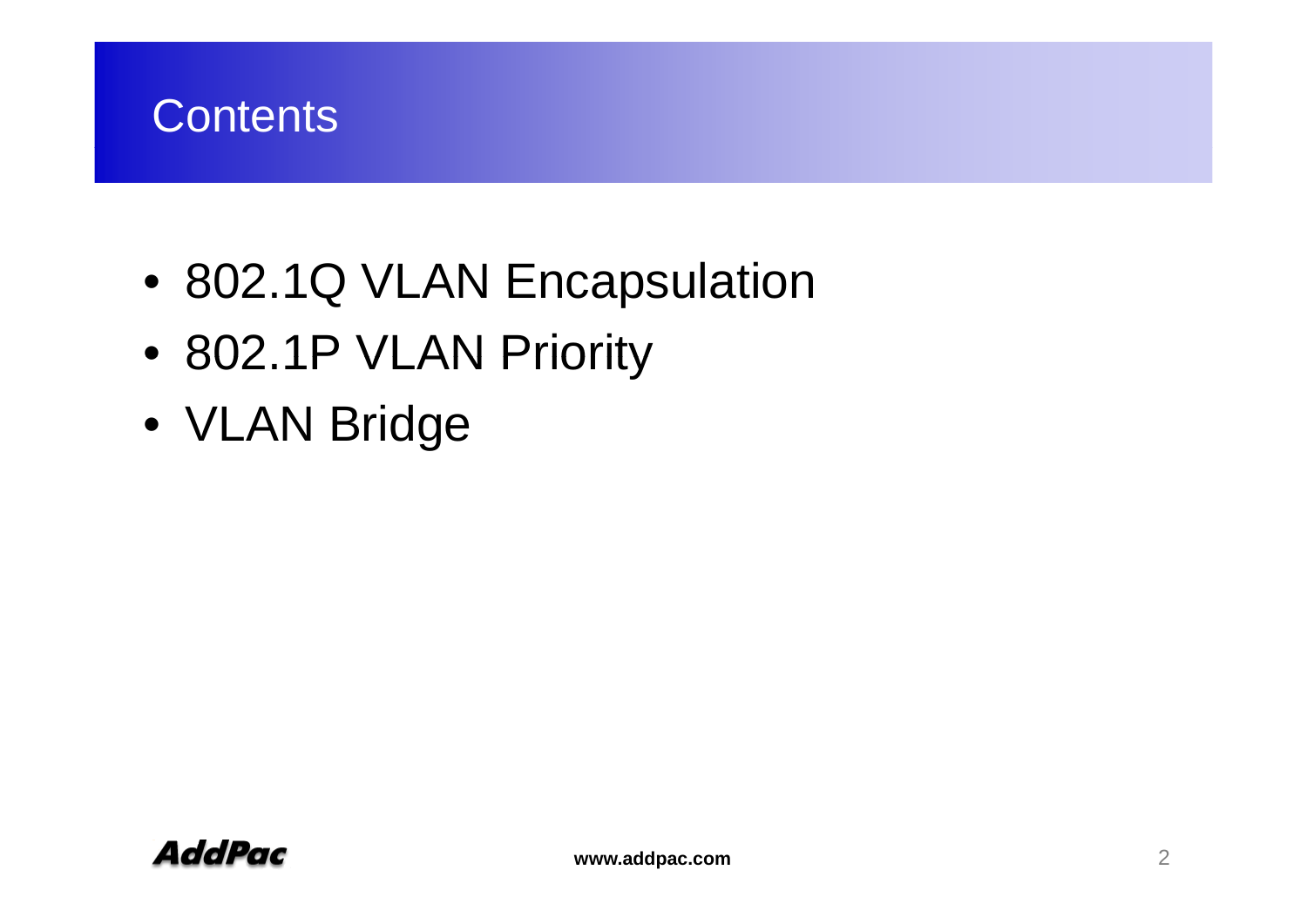# 802.1Q VLAN +NAT/PAT





**www.addpac.com**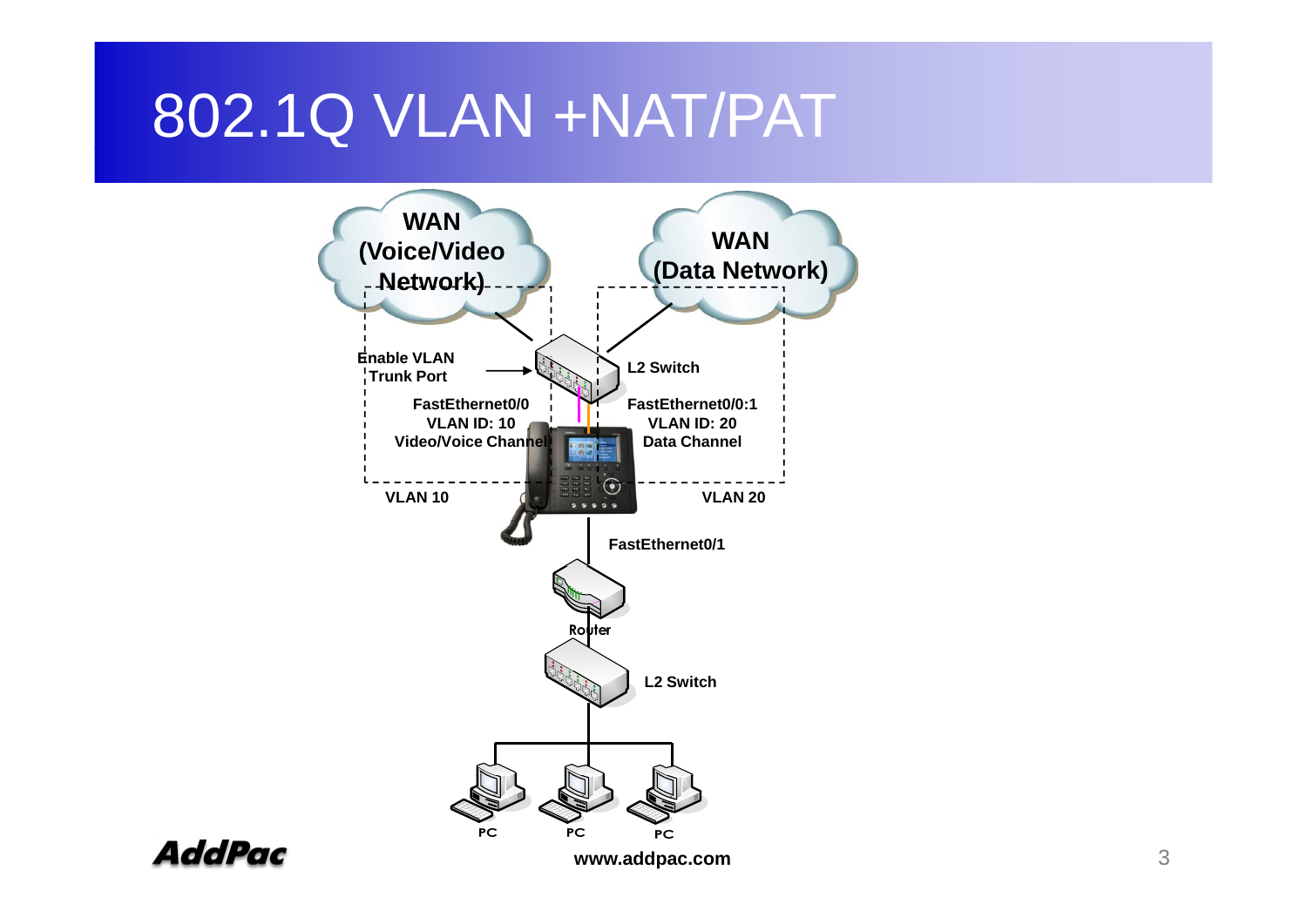#### Public IP (Static IP) + NAT/PAT



interface Loopback0 **N b** ip address 127.0.0.1 255.0.0.0

> interface FastEthernet0/0ip address 200.212.149.130 255.255.255.0 encapsulation dot1Q 10 speed auto

interface FastEthernet0/1ip address 10.1.1.1 255.255.255.0 ip nat inside speed auto

interface FastEthernet0/0:1ip address 61.33.161.130 255.255.255.0 encapsulation dot1Q 20 p ip nat outside

ip route 0.0.0.0 0.0.0.0 61.33.161.1 ip route 0.0.0.0 0.0.0.0 200.212.149.1

access-list 1 permit 10.1.1.0 0.0.0.255

ip nat inside source list 1 interface FastEthernet0/0:1 overload

!

!

!

!

!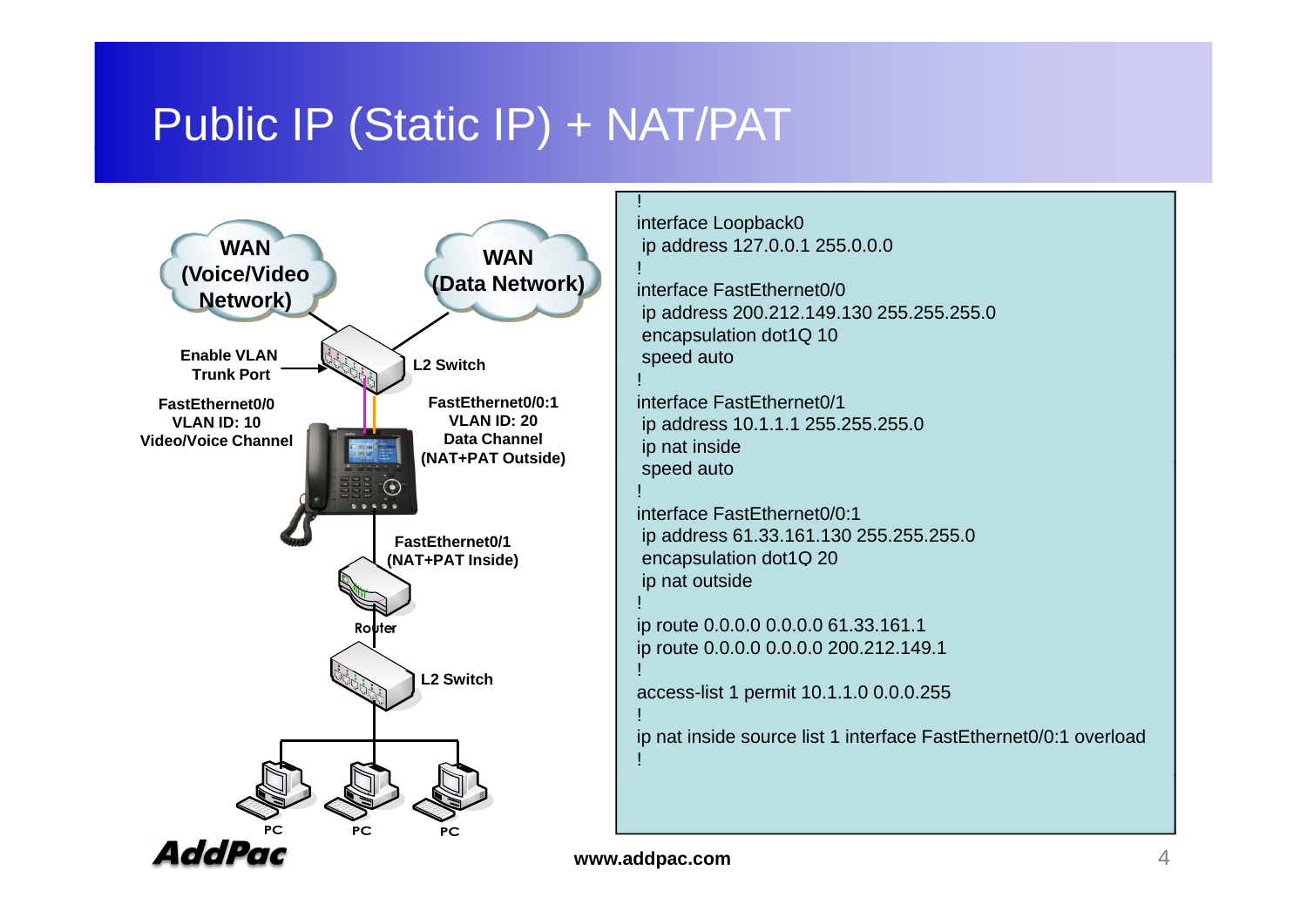#### Public IP (DHCP) + NAT/PAT



interface Loopback0 ip address 127.0.0.1 255.0.0.0

interface FastEthernet0/0ip address dhcp encapsulation dot1Q 10 speed auto

!

!

!

!

|<br>|

interface FastEthernet0/1 ip address 10.1.1.1 255.255.255.0 ip nat inside speed auto

interface FastEthernet0/0:1ip address dhcp encapsulation dot1Q 20 ip nat outside

access-list 1 permit 10.1.1.0 0.0.0.255

ip nat inside source list 1 interface FastEthernet0/0:1 overload

**www.addpac.com** 5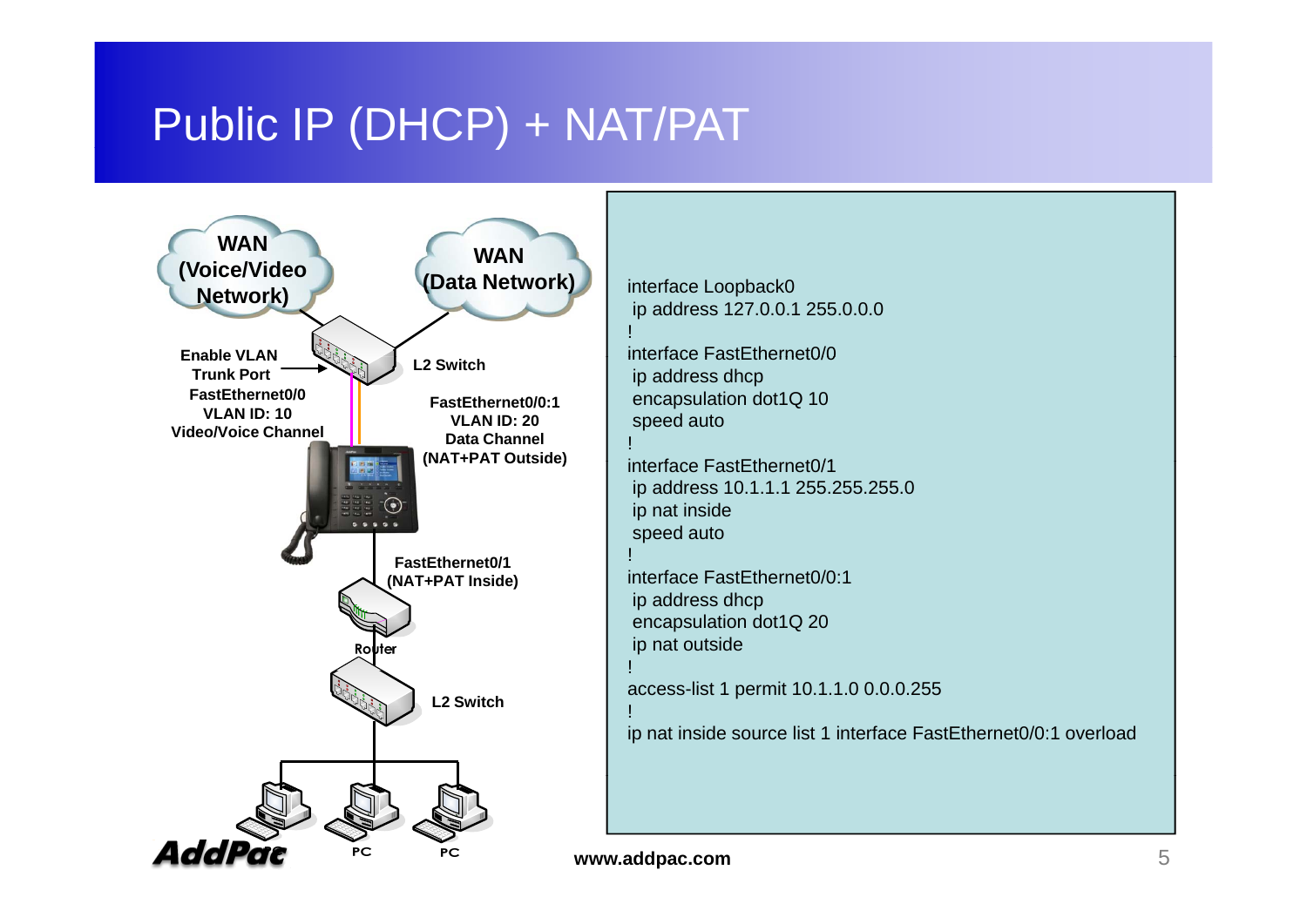#### Public IP (PPPoE) + NAT/PAT\_



interface FastEthernet0/0no ip address encapsulation dot1Q 10 pppoe enable encapsulation ppp pppoe-client local-interface ppp pap sent-username test password test speed auto !interface FastEthernet0/1ip address 10.1.1.1 255.255.255.0 ip address 10.1.1.1 255.255.255.0<br>ip nat inside speed auto !interface FastEthernet0/0:1no ip address encapsulation dot1Q 20 pppoe enable encapsulation ppp pppoe-client local-interface ppp authentication pap callin ppp pap sent-username test password test ip nat outside

access-list 1 permit 10.1.1.0 0.0.0.255<br>!

ip nat inside source list 1 interface FastEthernet0/0:1 overload



**www.addpac.com** 6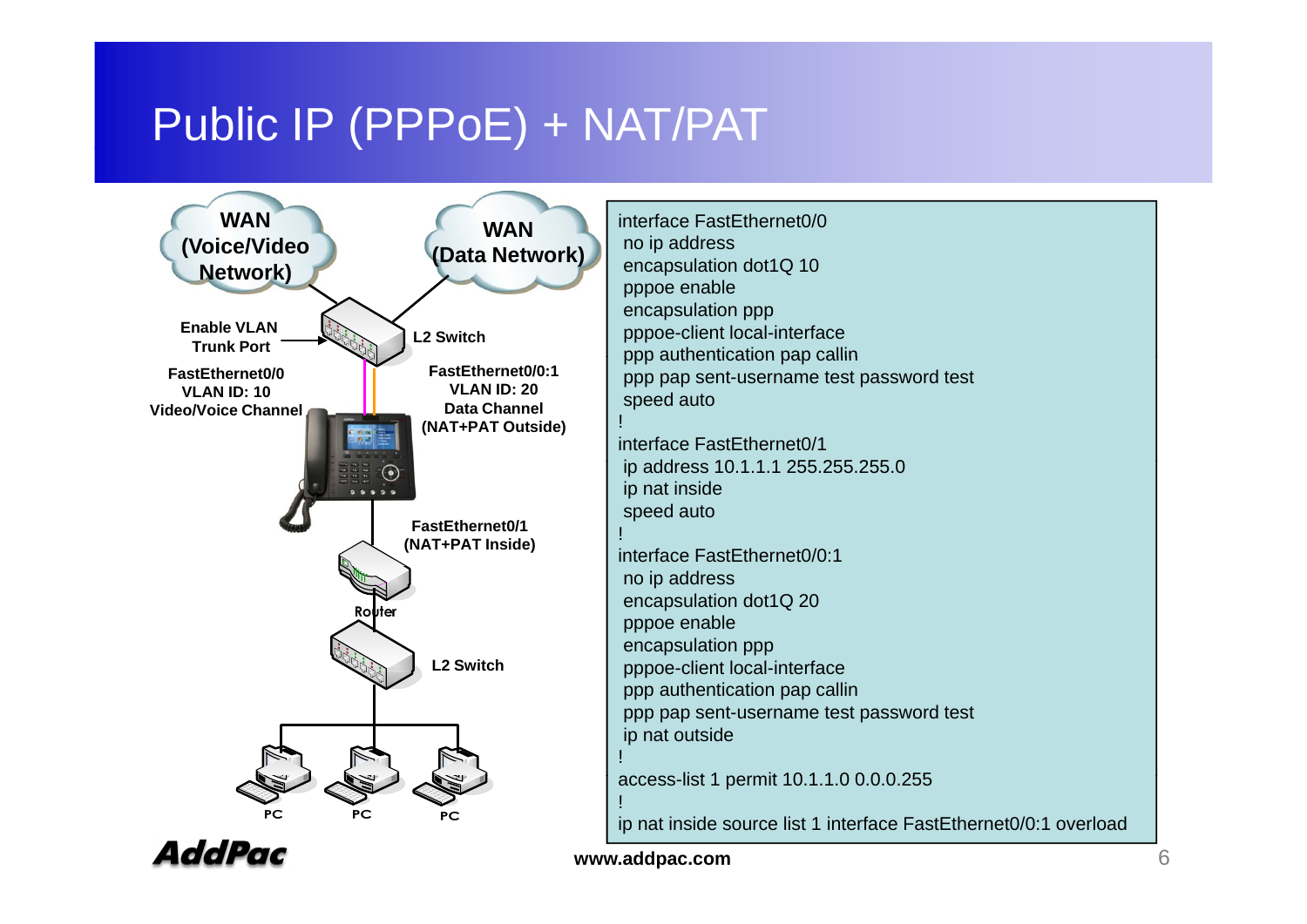# 802.1Q VLAN +802.1P CoS

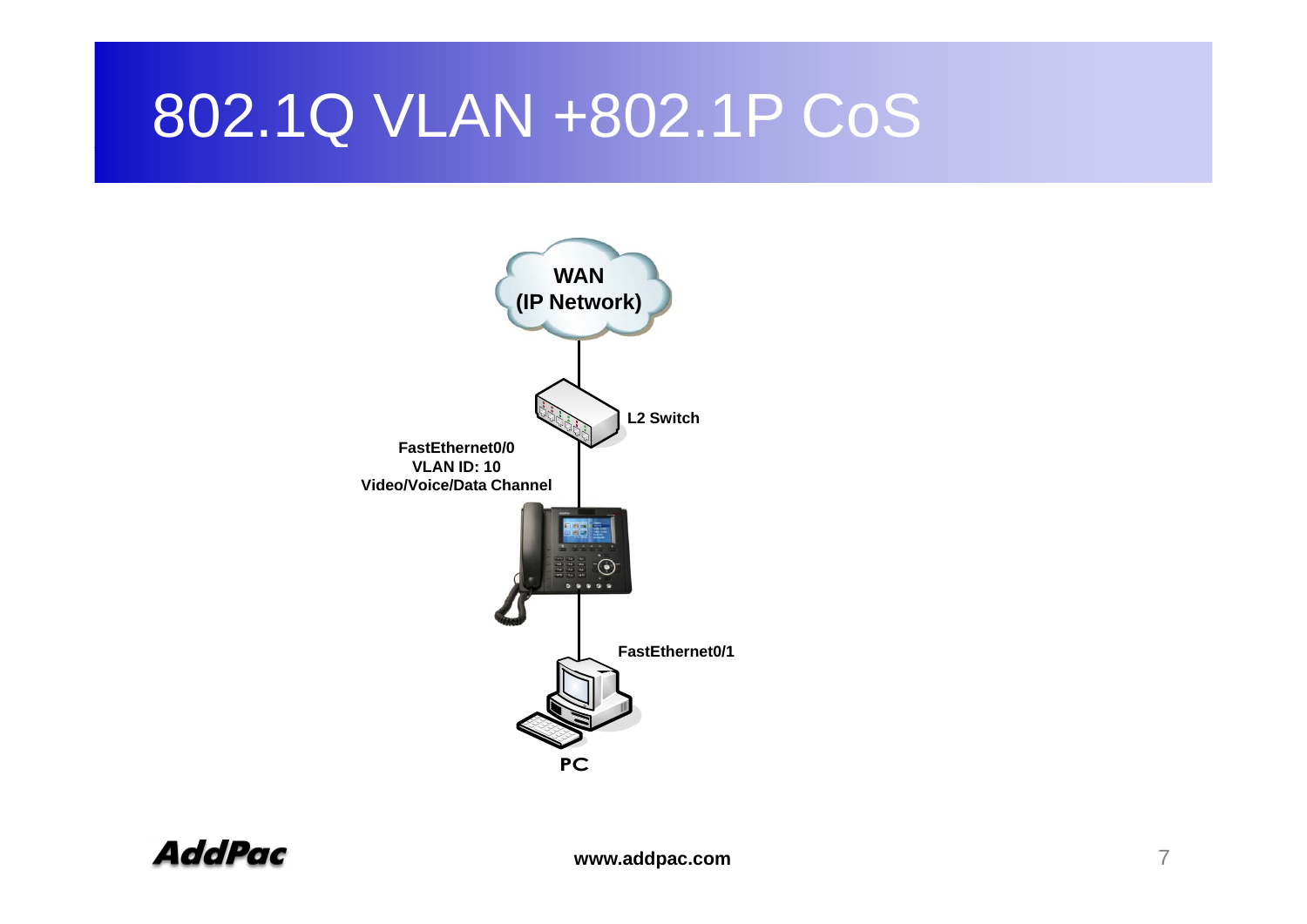#### VLAN + CoS



interface Loopback0 ip address 127.0.0.1 255.0.0.0

interface FastEthernet0/0ip address 200.212.149.130 255.255.255.0 encapsulation dot1Q 10 ip nat outside ip policy-group 1 speed auto

interface FastEthernet0/1 ip address 10.1.1.1 255.255.255.0 ip nat inside speed auto

ip route 0.0.0.0 0.0.0.0 200.212.149.1 p

access-list 1 permit 10.1.1.0 0.0.0.255

ip policy-list 1 local signaling cos 7 ip policy-list 1 local rtp cos 7 ip policy-list 1 default cos 0

ip nat inside source list 1 interface FastEthernet0/0 overload



!

!

!

!

!

!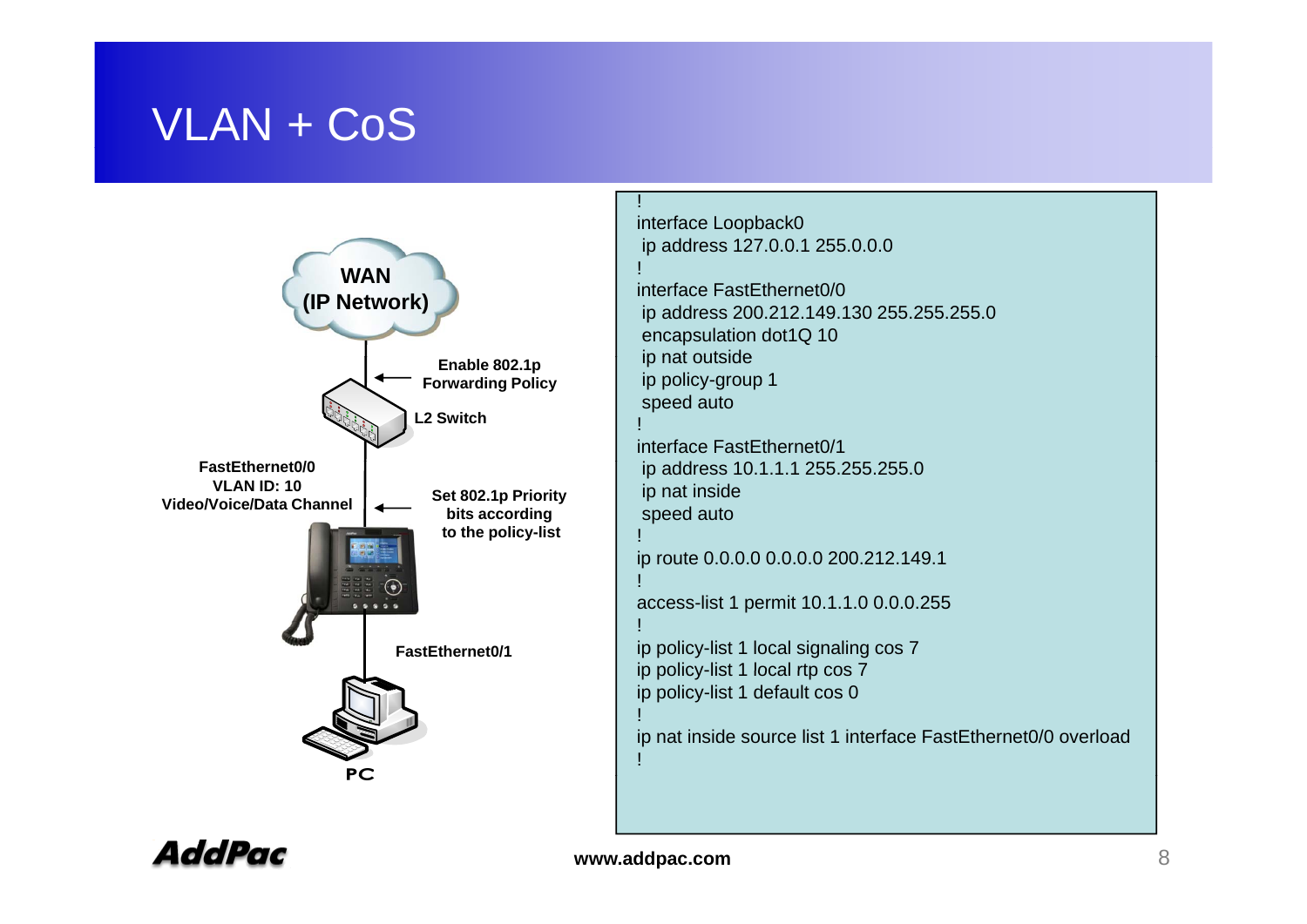## 802.1Q VLAN +Bridge

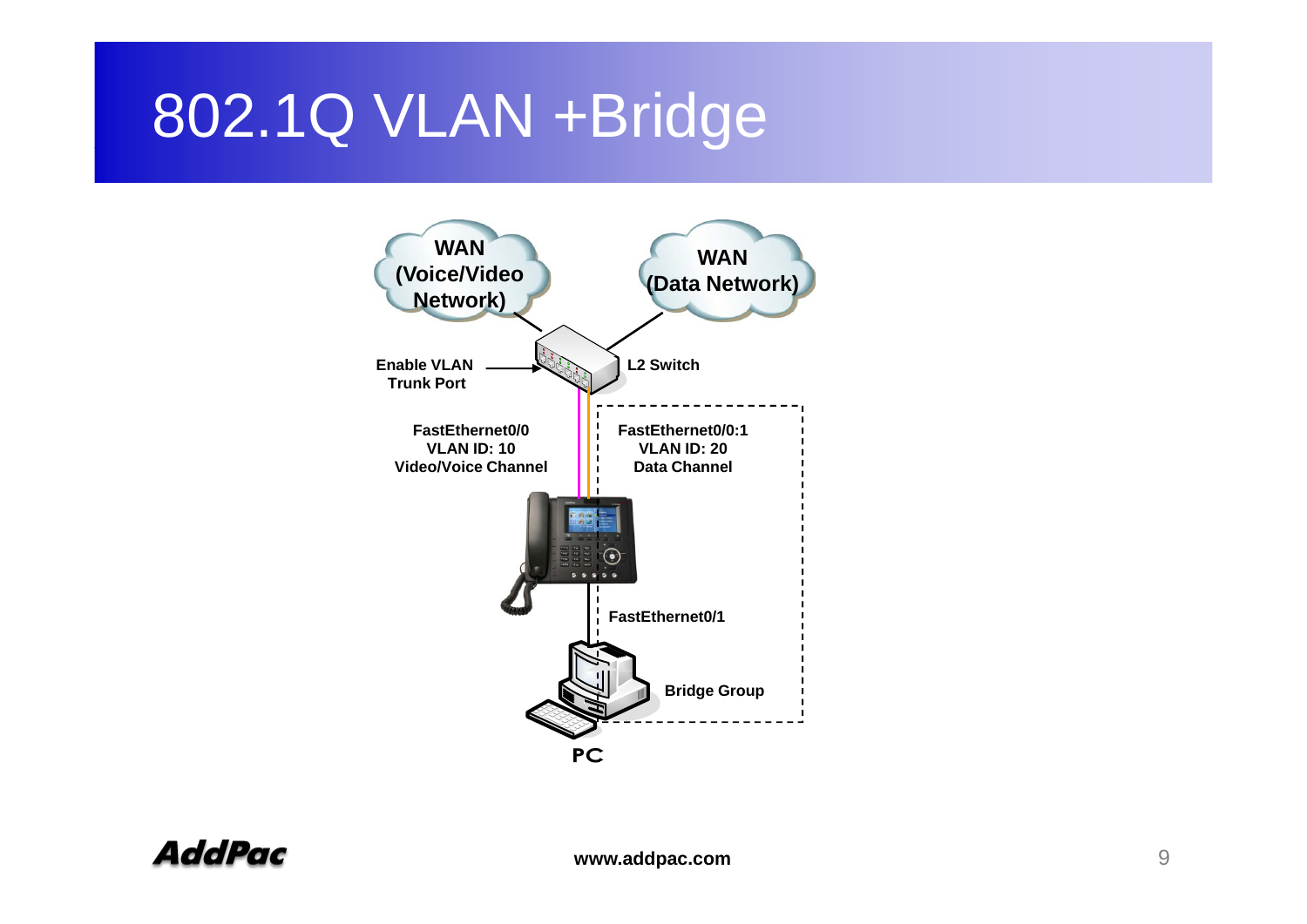

```
interface Loopback0
 ip address 127.0.0.1 255.0.0.0
interface FastEthernet0/0ip address 200.212.149.130 255.255.255.0
encapsulation dot1Q 10
speed auto
!interface FastEthernet0/1no ip address
speed auto
!interface FastEthernet0/0:1no ip address
 encapsulation dot1Q 20
 bridge-group 1
!no ip routing
!ip route 0.0.0.0 0.0.0.0 200.212.149.1
!!
```
AddPac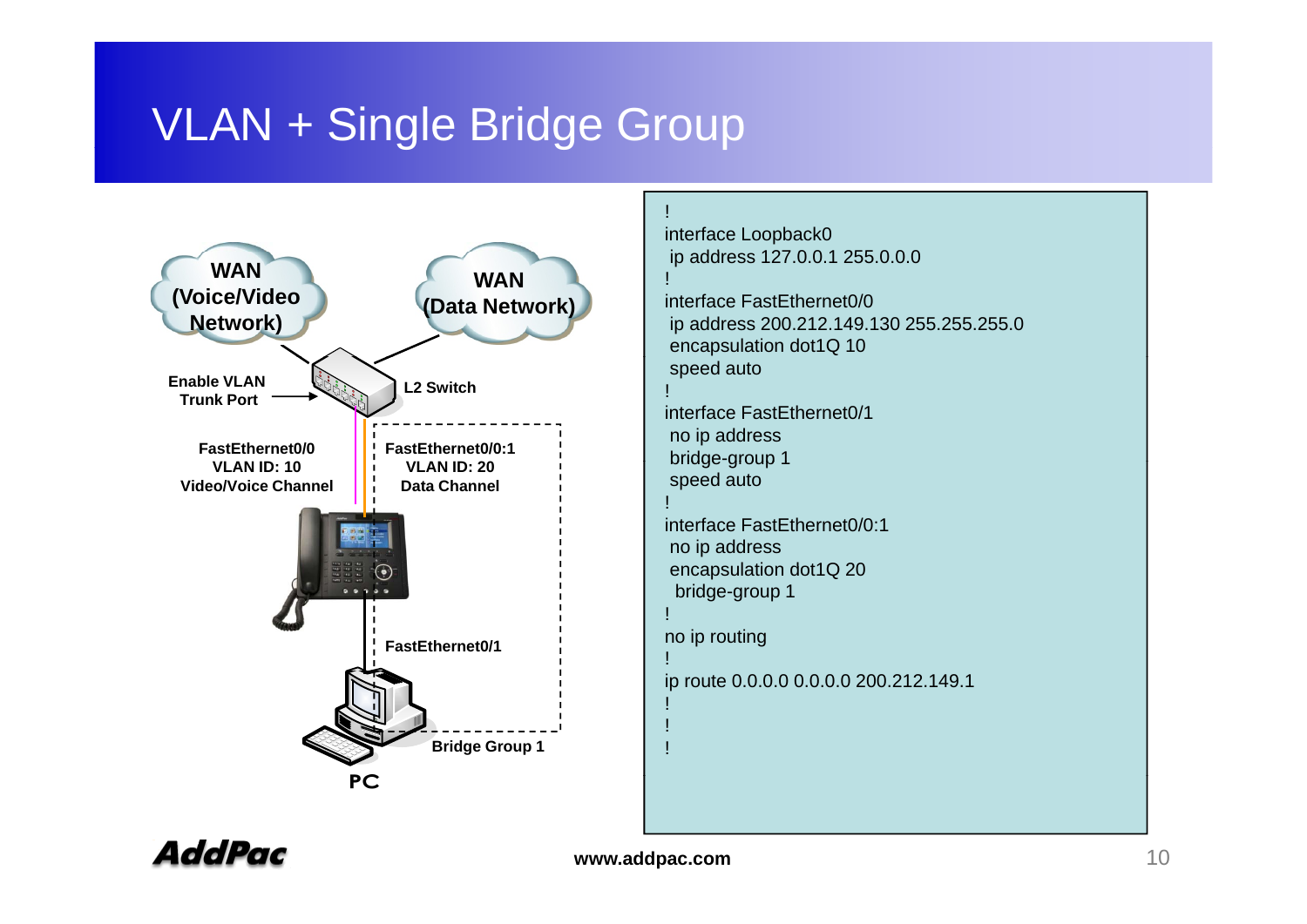#### VLAN + Double Bridge Group



```
interface FastEthernet0/0ip address 200.212.149.130 255.255.255.0
encapsulation dot1Q 10
bridge-group 2
speed auto
```

```
interface FastEthernet0/1no ip address
encapsulation dot1Q 30
bridge-group 2
speed auto
```

```
interface FastEthernet0/0:1no ip address
encapsulation dot1Q 20
 bridge-group 1
```

```
interface FastEthernet1/0:1no ip address
encapsulation dot1Q 40
bridge-group 1
```

```
no ip routing
```
ip route 0.0.0.0 0.0.0.0 200.212.149.1<br>!

**www.addpac.com** 11

!

!

!

!

!